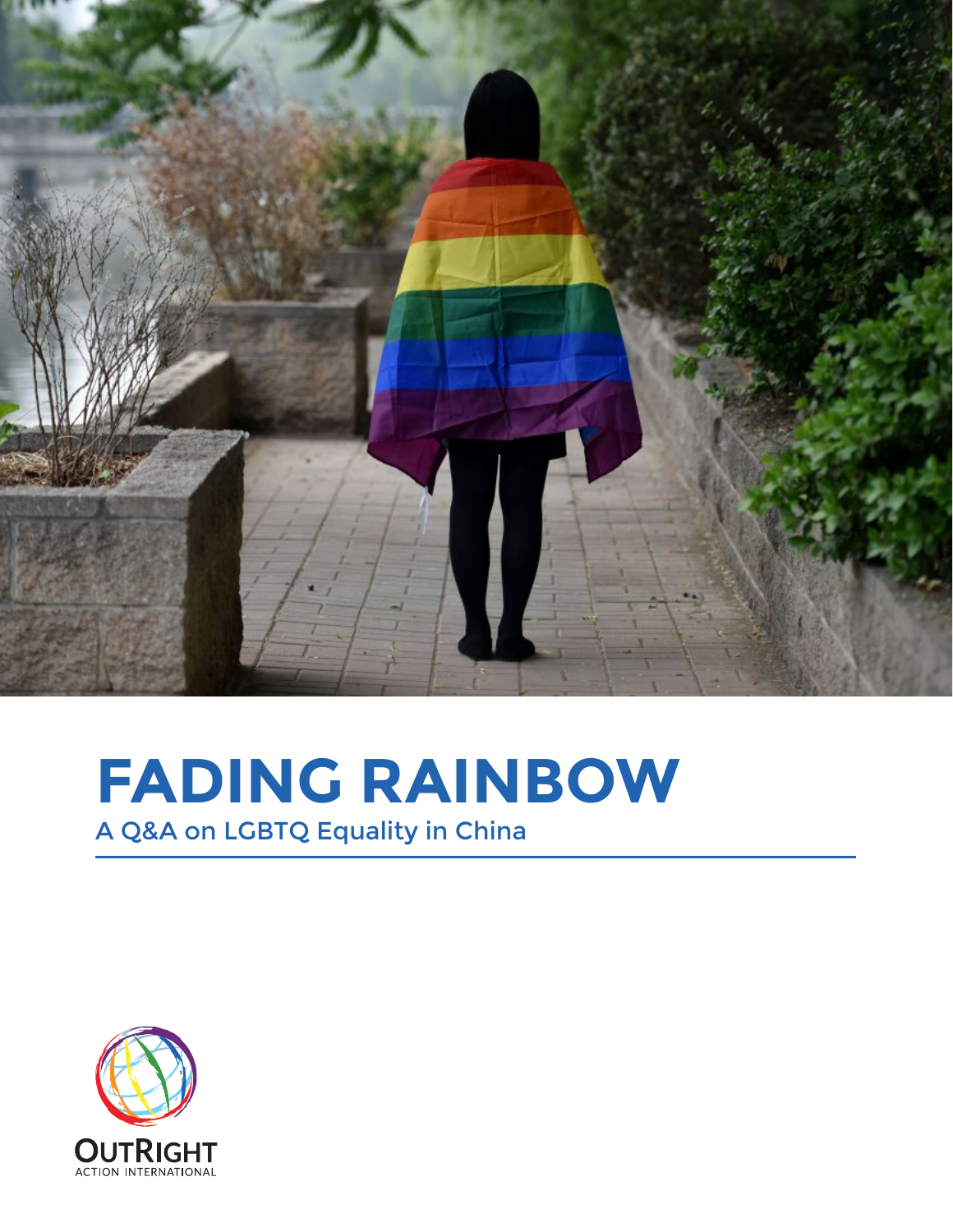

OutRight Action International works at global, regional and national levels to eradicate the persecution, inequality and violence faced by lesbian, gay, bisexual, transgender, intersex, and queer (LGBTIQ) people around the world. With staff in over 10 countries and headquarters in New York, OutRight builds capacity of LGBTIQ movements, documents human rights violations, advocates for inclusion and equality, and holds leaders accountable for protecting the rights of LGBTIQ people everywhere. OutRight was founded in 1990 and has recognized consultative status at the United Nations.

www.OutRightInternational.org hello@OutRightInternational.org https://www.facebook.com/outrightintl http://twitter.com/outrightintl http://www.youtube.com/lgbthumanrights OutRight Action International 216 East 45th Street, 17th Floor, New York, NY 10017 USA P: +1 (212) 430.6054

Publication design by: Kathy Mills, kamil.graphics

This work may be reproduced and redistributed, in whole or in part, without alteration and without prior written permission, solely for nonprofit administrative or educational purposes provided all copies contain the following statement:

#### © 2022 OutRight Action International.

This work is licensed under the Creative Commons Attribution-NonCommercial-NoDerivatives 4.0 International License. To view a copy of this license, visit http://creativecommons.org/licenses/bync-nd/4.0/ or send a letter to Creative Commons, PO Box 1866, Mountain View, CA 94042, USA..

Cover photo: Greg Baker/AFP via Getty Images. Taken May 10, 2019. A gay student posed with a rainbow flag in Beijing. China's LGBT community faces government repression: Censors shut down some of its social media forums, online news media curbed coverage of gay issues, and online shops removed sales of rainbow-themed products.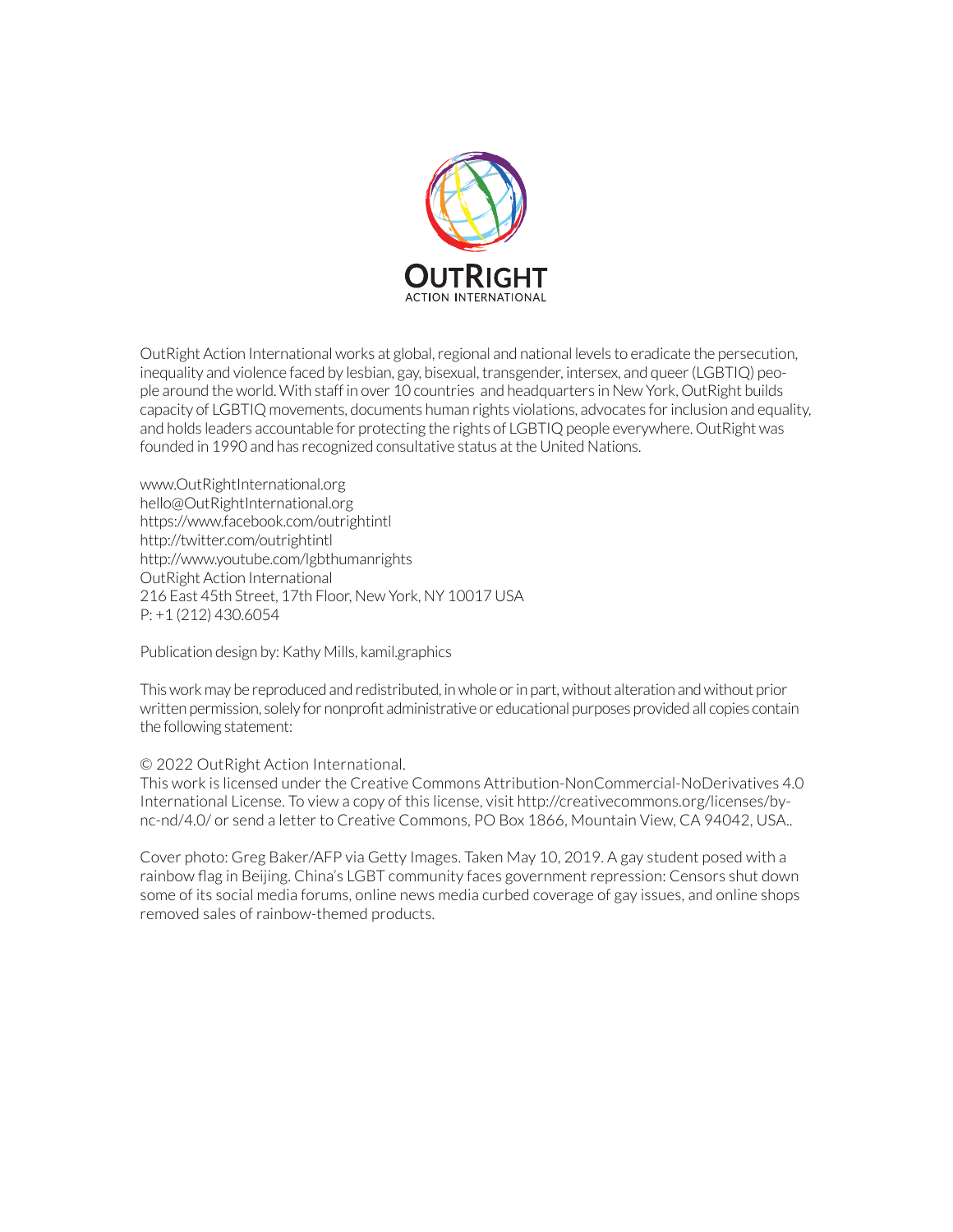The 2022 Winter Olympic Games in Beijing have triggered discussion of a range of human rights concerns in China. Among them is the increasingly precarious situation for lesbian, gay, bisexual, transgender, and queer (LGBTQ) people and activism in support of their rights. OutRight Action International prepared a brief Q&A to spotlight China's Party-state's efforts to obstruct LGBTQ equality and inclusion.

# 1. Do LGBTQ people in China enjoy legal and social equality?

Lesbian, gay, bisexual, transgender, and queer (LGBTQ) people in China are second-class citizens in the eyes of the law and lack critical protections of their rights.

China has no laws or regulations that explicitly protect against discrimination or other violations on the grounds of sexual orientation or gender identity. Several policies actively discriminate against LGBTQ people. These include censorship [provisions](https://www.brookings.edu/opinions/online-regulations-and-lgbt-rights-a-test-for-chinas-legal-system/) that ban depictions of "homosexuality" as a kind of "abnormal relation," [exclusion](https://www.reuters.com/article/us-china-lgbt-marriage-idUSKCN1VB09E) from marriage or becoming an [adoptive](http://english.www.gov.cn/services/liveinchina/202008/04/content_WS5f290cb6c6d029c1c26373d0.html) [parent](http://english.www.gov.cn/services/liveinchina/202008/04/content_WS5f290cb6c6d029c1c26373d0.html), and the inability of LGBTQ organizations to [obtain](https://www.bbc.com/news/world-asia-china-26631161) [registration.](https://outrightinternational.org/righttoregister) The Chinese Classification of Mental Disorders Version 3 retains "homosexuality" and "bisexuality" within "Sexual Orientation Disorders,"<sup>1</sup> and many mental health professionals still [consider](https://cnlgbtdata.com/files/uploads/2019/03/%E7%B2%BE%E7%A5%9E%E5%8D%AB%E7%94%9F%E4%B8%8E%E5%BF%83%E7%90%86%E5%92%A8%E8%AF%A2%E4%BB%8E%E4%B8%9A%E4%BA%BA%E5%91%98%E5%AF%B9%E6%80%A7%E5%B0%91%E6%95%B0%E7%9A%84%E6%80%81%E5%BA%A6%E8%B0%83%E6%9F%A5%E6%8A%A5%E5%91%8A%E4%B8%AD%E6%96%87%E7%89%88.pdf) so-called "conversion therapy" to be effective. Transgender people who undergo gender-affirming surgeries can legally change the sex marker on their national identification cards. Still, strict [requirements](https://www.amnestyusa.org/wp-content/uploads/2019/05/Barriers-to-gender-affirming-treatments-for-transgender-people-in-China.pdf) make these surgeries broadly in[access](https://www.cn.undp.org/content/china/en/home/library/democratic_governance/legal-gender-recognition-in-china--a-legal-and-policy-review-.html)ible, and those who do not undergo surgery have no access to legal gender [recognition](https://www.cn.undp.org/content/china/en/home/library/democratic_governance/legal-gender-recognition-in-china--a-legal-and-policy-review-.html). Recently, striving to advance LGBTQ equality has become even more difficult as the Party-state's powerful censorship and security systems have [ramped](https://www.cnn.com/2021/07/09/china/china-pride-month-lgbt-weibo-intl-mic-hnk/index.html) up repression of LGBT-related [speech](https://supchina.com/2017/09/29/online-haven-chinas-lgbt-community-meets-end-chinas-latest-society-culture-news/) and advocacy.

Stigmatization of LGBTQ people remains commonplace throughout society—in families, schools, [workplaces,](https://www.asia-pacific.undp.org/content/rbap/en/home/library/democratic_governance/hiv_aids/lgbti-people-and-employment--discrimination-based-on-sexual-orie.html) and the Party-state. A 2016 UNDP [report](https://www.asia-pacific.undp.org/content/rbap/en/home/library/democratic_governance/hiv_aids/being-lgbti-in-china--a-national-survey-on-social-attitudes-towa.html) found that less than five percent of LGBTQ people in China are fully out at school, work, or in their religious community, while about fifteen percent are out to their families. Coming out—or being outed—comes with a significant risk of family rejection, [domestic](https://www.rainbowun.org/uploadfile/2019/0530/20190530115849390.pdf) violence, [coercion](https://jamanetwork.com/journals/jamanetworkopen/fullarticle/2749453) to undergo so-called "conversion therapy," [bullying](https://www.sixthtone.com/news/2079/chinas-lgbt-youth-face-lots-of-bullying%2C-little-acceptance), [loss](https://www.theguardian.com/world/2015/jan/26/chinese-court-first-lawsuit-gay-workplace-discrimination) of [a](https://ph.news.yahoo.com/chinese-gay-teacher-files-unfair-075902535.html) [job](https://www.cnn.com/2021/03/26/china/china-southern-flight-attendant-trial-lgbtq-intl-dst-hnk/index.html), and other negative consequences.

Despite headwinds, many LGBTQ people in China have found [ways](https://www.nytimes.com/2020/03/05/magazine/blued-china-gay-dating-app.html) to pursue lives of their own making—building communities, [forming](https://www.reuters.com/article/us-china-lgbt-children-idUSKCN1OJ1XR) families, and [engaging](https://video.vice.com/en_asia/video/dragon-mama/6177ca64265cd261ff387211) in [self-expression.](https://www.nytimes.com/2020/01/17/travel/gay-art-beijing-china.html) The past several decades have also seen an increase in [visibility](https://www.hollywoodreporter.com/movies/movie-features/meet-oprah-china-who-happens-be-transgender-942750/) of and support for LGBTQ people in society generally, especially among [younger](https://williamsinstitute.law.ucla.edu/wp-content/uploads/Public-Opinion-Trans-China-English-Jun-2021.pdf) [generations.](https://r.cnki.net/kcms/detail/detail.aspx?filename=XKXZ202109049&dbcode=ZHKT_CJFD&dbname=CJFDAUTO&v=&uid=WEEvREcwSlJHSldSdmVqM1BLYmtFMTBaQnFoNmN4MU1jSUhjeWVZeUVMbz0=$9A4hF_YAuvQ5obgVAqNKPCYcEjKensW4IQMovwHtwkF4VYPoHbKxJw!!) Unfortunately, increasing Party-state hostility

<sup>&</sup>lt;sup>1</sup> In 2001, the Chinese Psychiatric Association only partially depathologized homosexuality and bisexuality in the Chinese Classification of Mental Disorders Version 3 (CCMD-3). The CCMD-3 maintains that homosexuality and bisexuality "are not necessarily abnormal," but "can be accompanied by psychological disorders; for example, an individual who does not wish to be like this may be of two minds. Because of this, the individual feels anxious, depressed, and emotionally anguished . . . Some try to look for a cure and change. This is main the reason why the CCMD-3 includes homosexuality and bisexuality."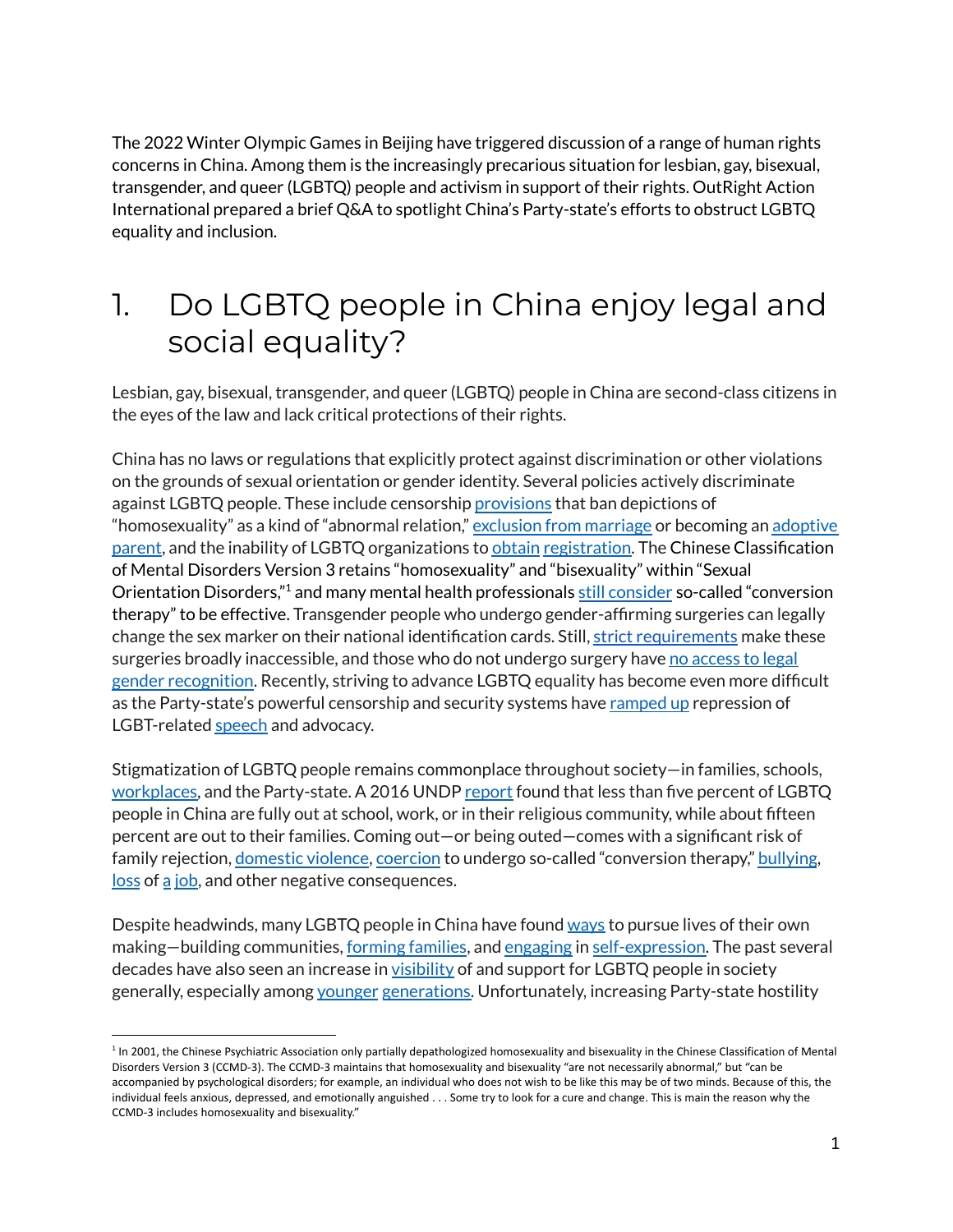toward LGBT-related advocacy, speech, and visibility threatens to roll back the progress that has been made.

# 2. What is the state of LGBTQ organizing in China?

LGBTQ organizing has made [significant](https://outrightinternational.org/sites/default/files/PrecariousProgress_2020_1215.pdf) strides in the past two decades. Dozens of groups have emerged, large and small, across the country. Their work is diverse and includes: providing community spaces for LGBTQ people, creating peer education and support networks for the [parents](https://www.abc.net.au/foreign/the-love-boat/9269324) of LGBTQ people, conducting trainings for mental health professionals, educators, [lawyers](https://www.sixthtone.com/news/727/meet-the-lawyers-fighting-for-lgbt-rights), and [businesspeople](https://www.globaltimes.cn/page/202105/1223668.shtml), and [even](https://apnews.com/article/health-china-beijing-asia-pacific-lawsuits-4d9d955cfbfd401b93f28ef4e9ffa5f8) [pursuing](https://outrightinternational.org/content/republish-chinese-transgender-employment-discrimination-case-wins-groundbreaking-court) [litigation](https://www.economist.com/china/2020/08/01/a-chinese-trans-woman-wins-a-surprising-legal-victory) in the courts and engaging [lawmakers.](https://www.sixthtone.com/ht_news/1004987/lgbt-supporters-lobby-for-same-sex-marriage-in-revised-civil-cod) Some of these efforts have gained considerable [media](https://www.npr.org/sections/thetwo-way/2016/04/13/474065742/chinese-court-rules-against-gay-couple-seeking-to-get-married) attention.

The Party-state has always kept a watchful eye on LGBTQ advocates and has [pressured](https://www.buzzfeednews.com/article/lesterfeder/nine-lgbt-activists-arrested-in-china-but-the-countrys-most) them to [constrain](https://www.reuters.com/article/us-china-lgbt-idUSKBN18R168) their work. The situation has worsened dramatically in the past couple of years, as it has for much of [grassroots](https://madeinchinajournal.com/2021/04/29/cultivate-aridity-and-deprive-them-of-air/) civil [society](https://www.prcleader.org/_files/ugd/af1ede_58c1283fa8724f2b84d562f2593fcfb7.pdf). In an unprecedented development, national-level Party-state entities are engaged in a coordinated effort to investigate LGBTQ organizations and squeeze them down or [completely](https://www.cnn.com/2020/08/14/asia/shanghai-pride-shutdown-intl-hnk/index.html) [out](https://apnews.com/article/technology-china-media-social-media-taiwan-348cab147964f24ccf83907403d4c84a) of existence. Civil Affairs Bureaus (local government organizations that regulate the non-profit sector) have told domestic charitable foundations not to [cooperate](https://www.protocol.com/china/tencent-charity-platform) with LGBTQ organizations. Internet giant Tencent stopped allowing LGBTQ organizations participate in its annual crowdfunding campaign. Social media platforms WeChat and Weibo have [removed](https://www.theguardian.com/world/2021/jul/08/outrage-over-crackdown-on-lgbtq-wechat-accounts-in-china) advocates' accounts and posts (whether due to direct instructions from authorities or self-censorship is unclear). Police have extensively interrogated advocates across different cities and regions and have told organizations to stop conducting their usual activities. University administrators have [curtailed](https://restofworld.org/2021/chinas-queer-internet-is-being-erased/) the activities of LGBTQ student groups. At least one university launched [information](https://supchina.com/2021/08/26/a-chinese-university-seems-to-be-making-a-list-of-lgbt-students-no-one-knows-what-it-will-do-with-the-information/) collection efforts on LGBTQ students, including on their "ideological positions." Police have forbidden cooperation with international NGOs and multilateral organizations, like the United Nations. Bureaus of education and justice have warned educators and lawyers to stop working with LGBTQ organizations. Editors have increasingly rejected journalists' pitches to report on LGBTQ-related advocacy. Last year, the Cyberspace Administration of China issued new stringent [restrictions](https://www.inkstonenews.com/society/china-lgbt-groups-squeezed-china-tightens-rules-internet-publishing/article/3120714) disallowing "self-publishing" of news by journalists and bloggers.

Under these circumstances, many LGBTQ groups do not dare to speak out, especially about rights, and are only conducting low-profile activities to provide direct support for LGBTQ people. Advocates are under tremendous mental and material strain.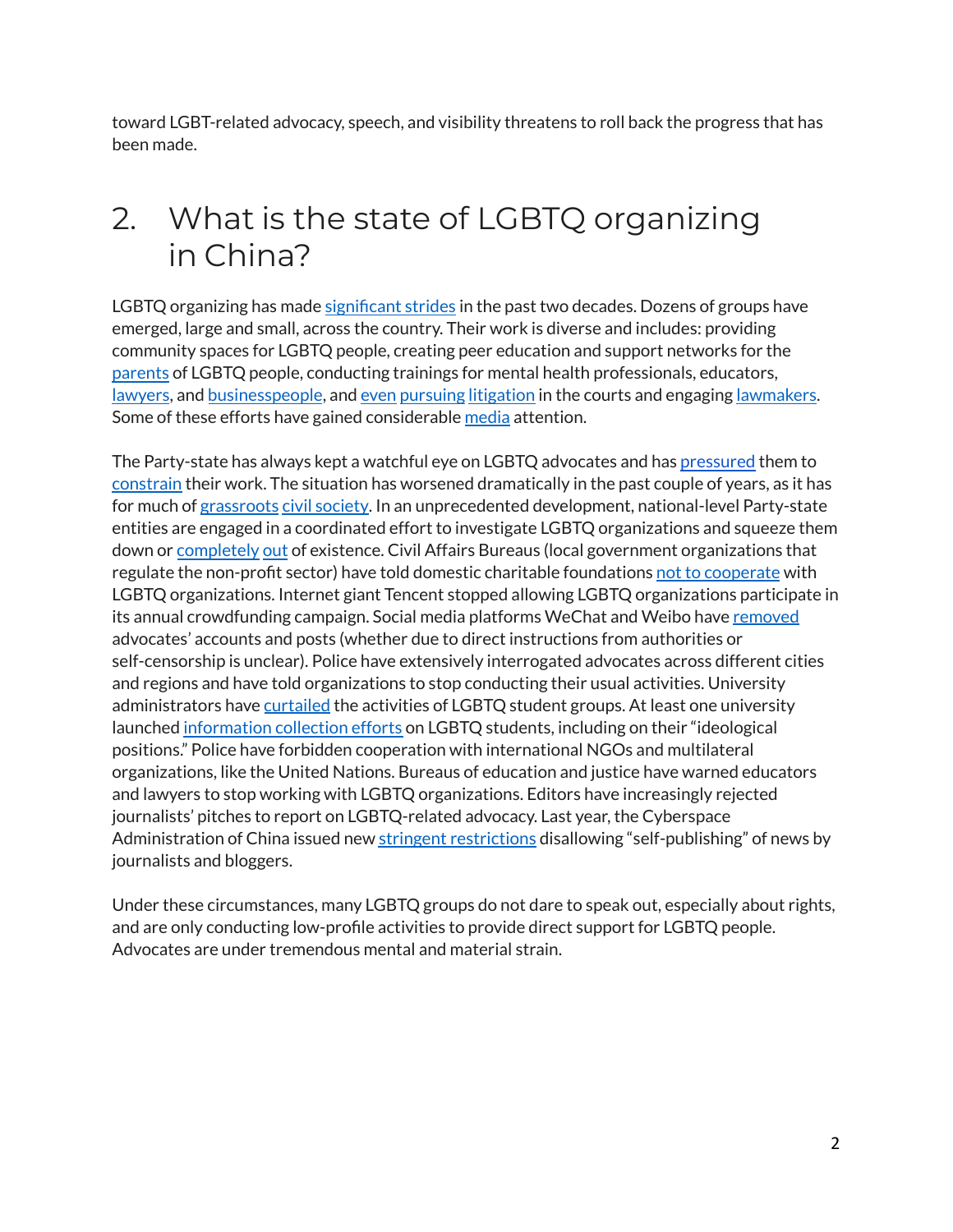### 3. What are the causes of the changed attitudes by the state and state apparatus?

The Party is once again going through a period where it seeks to "[lead all](https://merics.org/en/report/party-leads-everything)" and increasingly views everything outside its control as a security threat. Rising geopolitical tensions, especially with the United States, and the Party leadership's perception that [liberalization](https://www.chinafile.com/reporting-opinion/viewpoint/its-true-democracy-china-retreat-dont-give-it-now) [got out of hand](https://www.jstor.org/stable/26533131?seq=1#metadata_info_tab_contents) in the 2000s has led to intensified political tightening. This tightening can be felt throughout society.

The Party-state's security apparatus sees any group advocating for rights as a potential source of instability. The LGBTQ movement's growing visibility and impact have clearly put it on its radar. There is also an ideological dimension. Authorities – and the [chauvinistic nationalist voices they](https://www.protocol.com/china/china-wechat-delete-lgbt-accounts) [cultivate](https://www.protocol.com/china/china-wechat-delete-lgbt-accounts) — view the LGBTQ and feminist movements as connected to global cultural and political currents that are hostile to the Party and nation and the leadership's renewed emphasis on ["family](https://www.wilsoncenter.org/sites/default/files/media/uploads/documents/The_Violence_of_Shuttering_Feminist_and_Queer_Communications.pdf) [values.](https://www.wilsoncenter.org/sites/default/files/media/uploads/documents/The_Violence_of_Shuttering_Feminist_and_Queer_Communications.pdf)" They are baselessly paranoid that LGBTQ people are natural allies of **[hostile foreign forces](https://www.globaltimes.cn/page/202104/1221182.shtml)** instead of viewing them as citizens who are reasonably trying to improve their lives through dialogue and advocacy. They see LGBTQ issues as a tool that foreign governments could use to [harm](https://www.globaltimes.cn/page/202112/1240533.shtml) the Chinese government's global image, sow division in society, and/or "weaken" men, and thus, the [nation](https://www.nbcnews.com/news/world/china-proposes-teaching-masculinity-boys-state-alarmed-changing-gender-roles-n1258939).

Concerns about China's aging and slow-growing population are also a significant source of anxiety for the leadership. These issues may be affecting the Party-state's stance toward the LGBTQ community because authorities seemingly believe LGBTQ people cannot or should not birth and/or rear children. Popular [pseudoscientific beliefs](https://www.chinafile.com/reporting-opinion/viewpoint/converting-converters) hold that exposure to LGBTQ-related information or greater acceptance of LGBTQ people could "lead" youth to embrace "abnormal" sexual orientations or gender identities. These fears manifest in recent [bans](https://www.npr.org/2021/09/02/1033687586/china-ban-effeminate-men-tv-official-morality) on ["sissy men](https://www.sixthtone.com/news/1008389/chinas-ongoing-struggle-against-sissy-young-men)" in the entertainment industry and TV shows that implicitly contain [same-sex](https://www.vice.com/en/article/7k95mg/boys-love-drama-china-tv-untamed-lgbtq) [romance.](https://www.scmp.com/news/people-culture/china-personalities/article/3165101/china-moves-kill-romantic-gay-themed-boys) Combining these worries, a state-endorsed nationalist influencer in 2021 [chastised](https://weibo.com/5067914848/Kga8073pq?refer_flag=1001030103_) the Ministry of Education on social media for not cracking down hard enough on LGBTQ student groups, "If things continue like this, will the Chinese people have children and grandchildren?" Soon after, the Jiangsu province Department of Education [reportedly ordered](https://twitter.com/davidpaulk/status/1395585511108976640) schools to investigate and rectify LGBTQ and feminist student groups.

### 4. How do human rights violations against LGBTQ people in China compare to violations against other groups?

The state human rights violations that LGBTQ people suffer are not as extensive as many other minorities. In recent decades, the Party-state has maintained a chilly but not bellicose attitude toward LGBTQ people, whom it has considered insufficiently important to warrant much attention. There have been some bright spots, such as [quasi-supportive government statements](https://www.openglobalrights.org/using-the-un-to-advance-lgbt-rights-in-china/) at the United Nations, but these are exceptions that prove the rule. It is unclear what the results will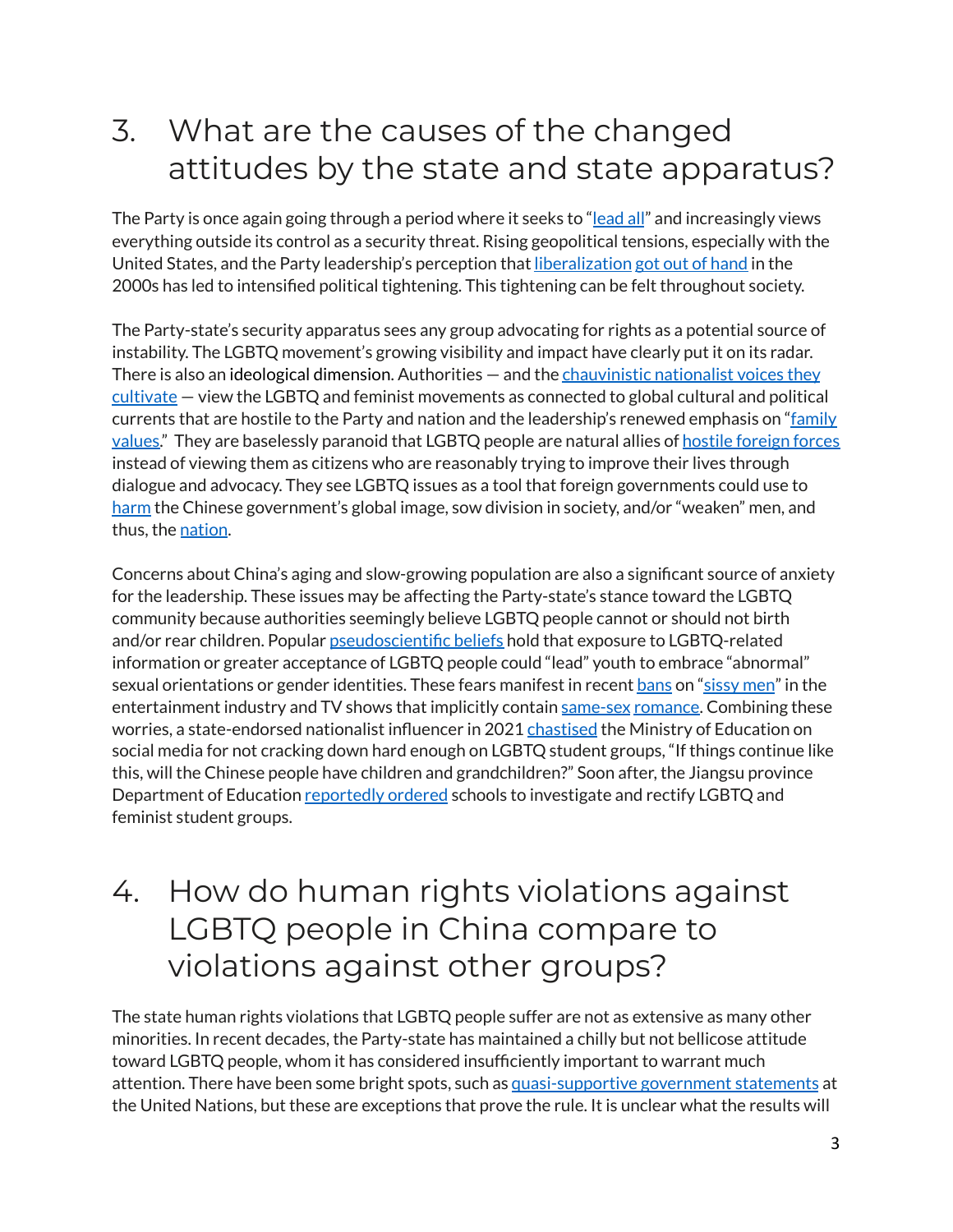be of the Party-state's new nationally coordinated effort to "get a handle" on LGBTQ organizing. Authorities may determine that more accommodation, repression, or a strategic mix of both is necessary. The fact that LGBTQ people are a large group ever-present throughout society enjoying increasing public acceptance may cut in favor of accommodation. But authorities may still conclude LGBTQ people—or at least their visible presence—can and should be socially engineered away. Support for LGBTQ people has grown but is not strong, and the leadership has the tools to ignore and/or erode such support.

5. Is it helpful for LGBTQ people in China if international diplomats and attendees of the Beijing Winter Games publicly protest or confront Party-state officials regarding the current situation that LGBTQ people face in China?

Under current circumstances, international diplomats or Winter Games attendees publicly protesting the situation facing LGBTQ people in China run a significant risk of drawing security forces' attention onto LGBTQ activists and further convincing authorities that LGBTQ issues are a site of geopolitical struggle. International diplomats and attendees could consider using a softer approach to raise LGBTQ issues more broadly by sharing personal stories and highlighting [out](https://www.scmp.com/sport/china/article/3165292/winter-olympics-approach-where-are-chinas-gay-athletes-beijing-2022-set) LGBTQ [athletes](https://www.scmp.com/sport/china/article/3165292/winter-olympics-approach-where-are-chinas-gay-athletes-beijing-2022-set). "Friendlier" discussions around LGBTQ people at the Olympics could raise the issue's profile in a way more helpful to China's LGBTQ community.

6. What would be most helpful to support LGBTQ communities in China?

Despite more significant tightening, China still has myriad global connections, whether through business, scholarship, culture, or sports. Companies, schools, non-governmental organizations, and other institutions should consider making LGBTQ inclusion a part of their ongoing cooperation with counterparts in China. Businesses could strengthen diversity and inclusion programs for their China operations. Universities could propose joint research on, for example, how to support LGBTQ youth. Global health associations could work with their Chinese counterparts to improve access to LGBTQ-affirming health services and counteract harmful practices such as so-called conversion therapy. These efforts could help "mainstream" LGBTQ issues within institutions in China and put them in a positive, forward-looking frame.